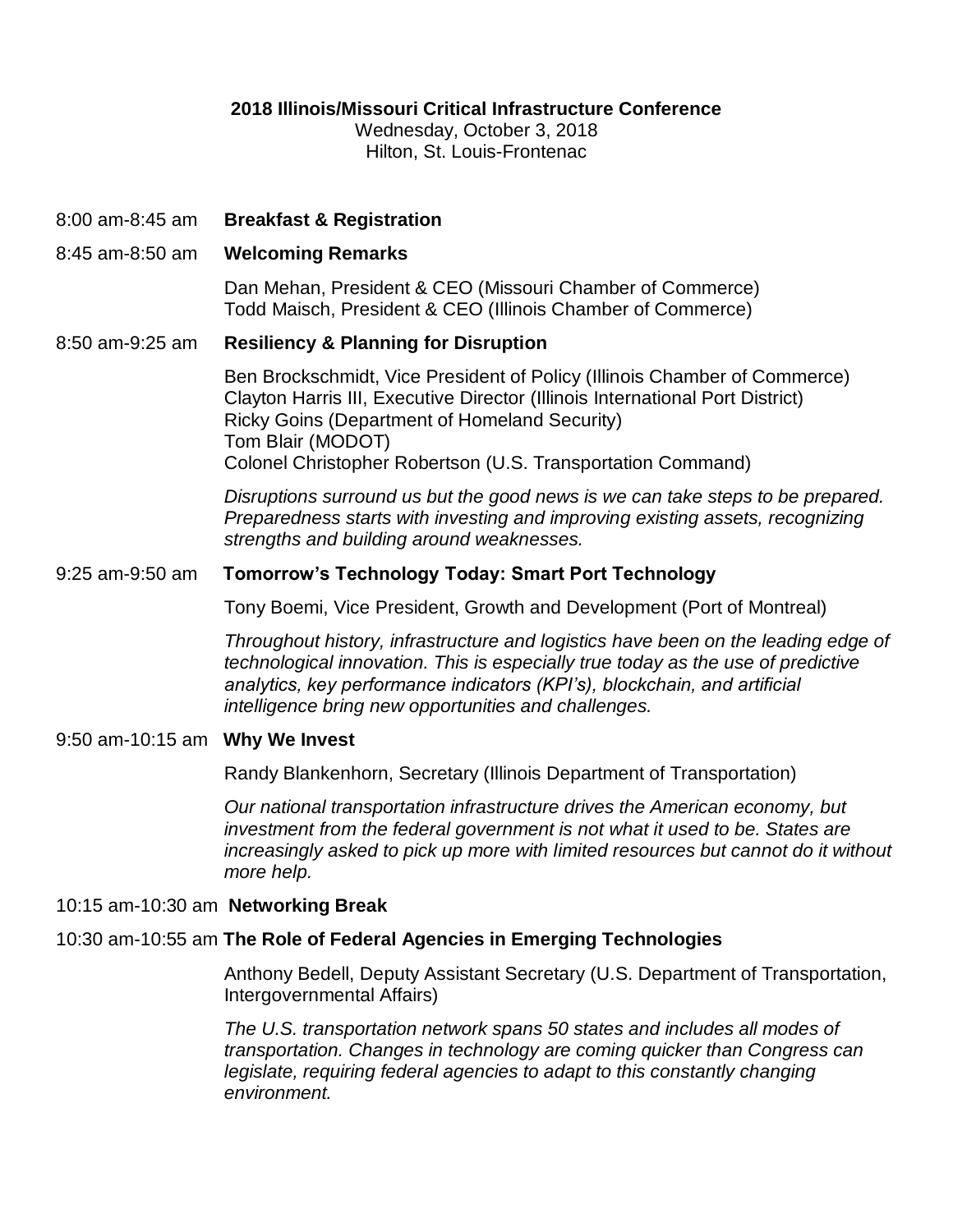#### 10:55 am-11:30 am **Legislative Panel**

Missouri Representative Becky Ruth Missouri Senator Dave Schatz Illinois Representative Marcus Evans, Jr. Chairman Transportation: Regulation, Roads

Ken Franklin, Vice President of Governmental Relations and Policy Initiatives (Bi-State Development)

*Progress doesn't appear out of a black hole, state legislatures are an integral part of investing in our economy. For the St. Louis region, that means collaboration across the river. Missouri and Illinois are both working towards advancing growth in the region and recognize robust critical infrastructure systems are key to that goal.* 

11:30 am-11:45 am **Networking Break & Lunch**

#### 11:45 am-12:25 pm **Lunch Keynote: President Trump's Infrastructure Plan**

Alex Herrgott (Executive Office of the President, the White House)

*As President Trump's infrastructure advisor, Alex has a front row seat to the President's efforts to invest in our nation's infrastructure.*

# 12:25 pm-1:00 pm **Critical Infrastructure: The Building Blocks for Economic Development** Rob Russell, Assistant VP Network Economic & Industrial Development (Union Pacific) Tom Chulick, President & CEO (St. Louis Regional Chamber)

Mark Stombaugh, Business Development Director (Missouri Department of Economic Development)

*Businesses need stable and resilient infrastructure to thrive. A good foundation of quality roads and bridges coupled with a reliable energy grid enables businesses to confidently make the investments needed in our region.*

# 1:00 pm-1:25 pm **From Our Neighbors to the North: The Relationship Between Canada, the St. Louis Region and Its Impact on the Local Economy**

John Cruickshank, Consul General of Canada (Canadian Consulate, Chicago)

*Canadian Consul-General John Cruickshank will talk about MO-IL/Canadian infrastructure connections and how the Consulate works with the two states to promote Canadian and American trade and business growth.* 

1:25 pm-1:40 pm **Networking Break/Snacks**